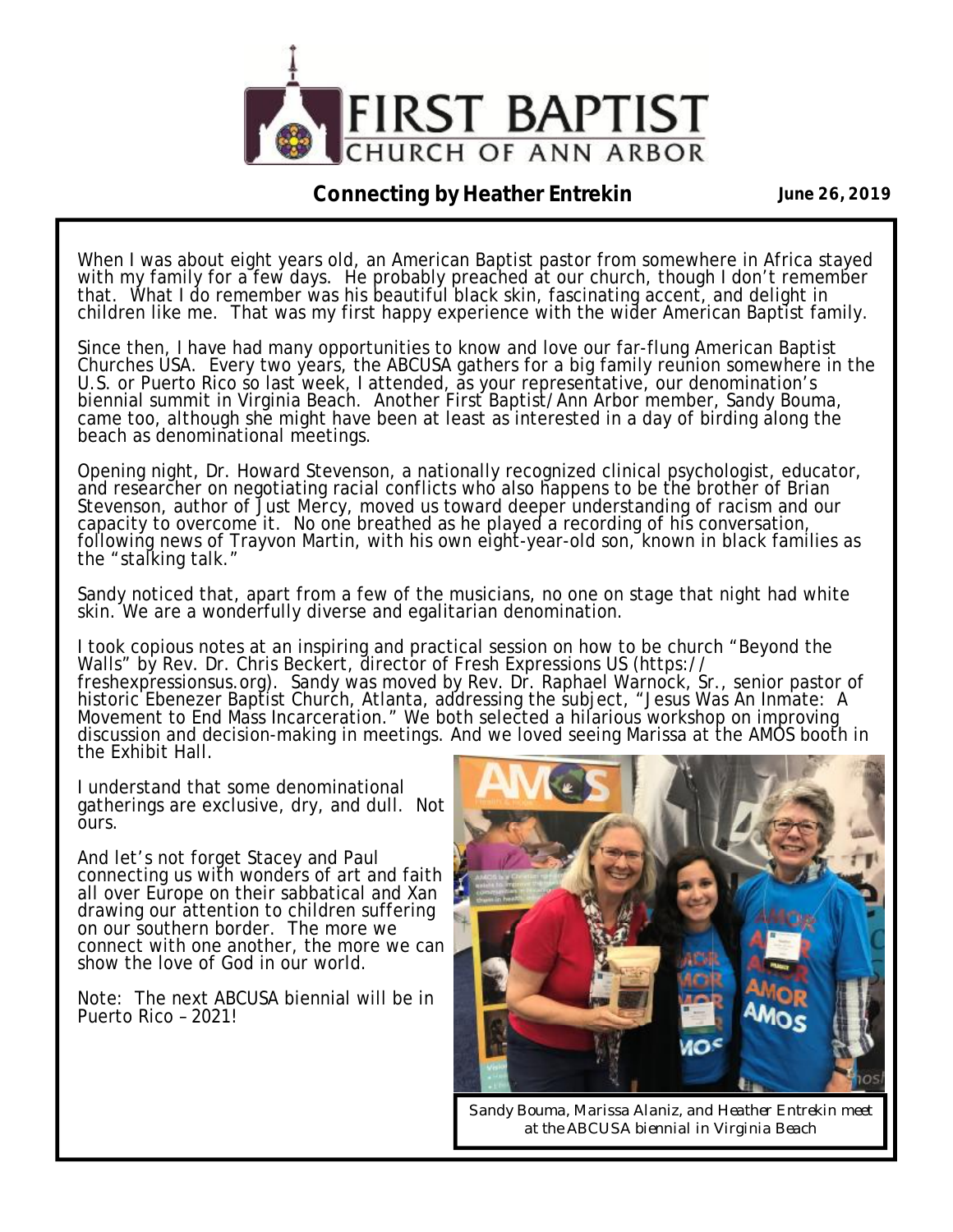# **Children's Christian Education**

Children and Youth are an important part of our life together at First Baptist Church. All children are welcome in worship. If you are visiting and would like more information about our ministry with kids and youth, please connect with our Director of Children's Ministry, Xan Morgan ([xan@fbca2.org\)](mailto:xan@fbca2.org).

#### *Vacation Bible School was a blast!*

We partnered with other local churches to put on a fantastic and formative VBS for kids. They "travel" back to Jesus' time as they do activities in the marketplace, go to the synagogue and participate in family rituals and chores with their small group. Thank you to all the volunteers who made the week a huge success. Thank you to Graham Miles, Lee Foley, Jill Damon, Betty Doman, David Robbins, Mary Margaret Hatt, Nancy Rushton, Vicky Rushton, Robb Rushton, Ricky Rushton, Helena Kremer, Syd Weissinger, Elena Rosario, Heather Entrekin, Pete Stover, Joan Desouza, Emmanuel Morgan and Josh Emenheiser!

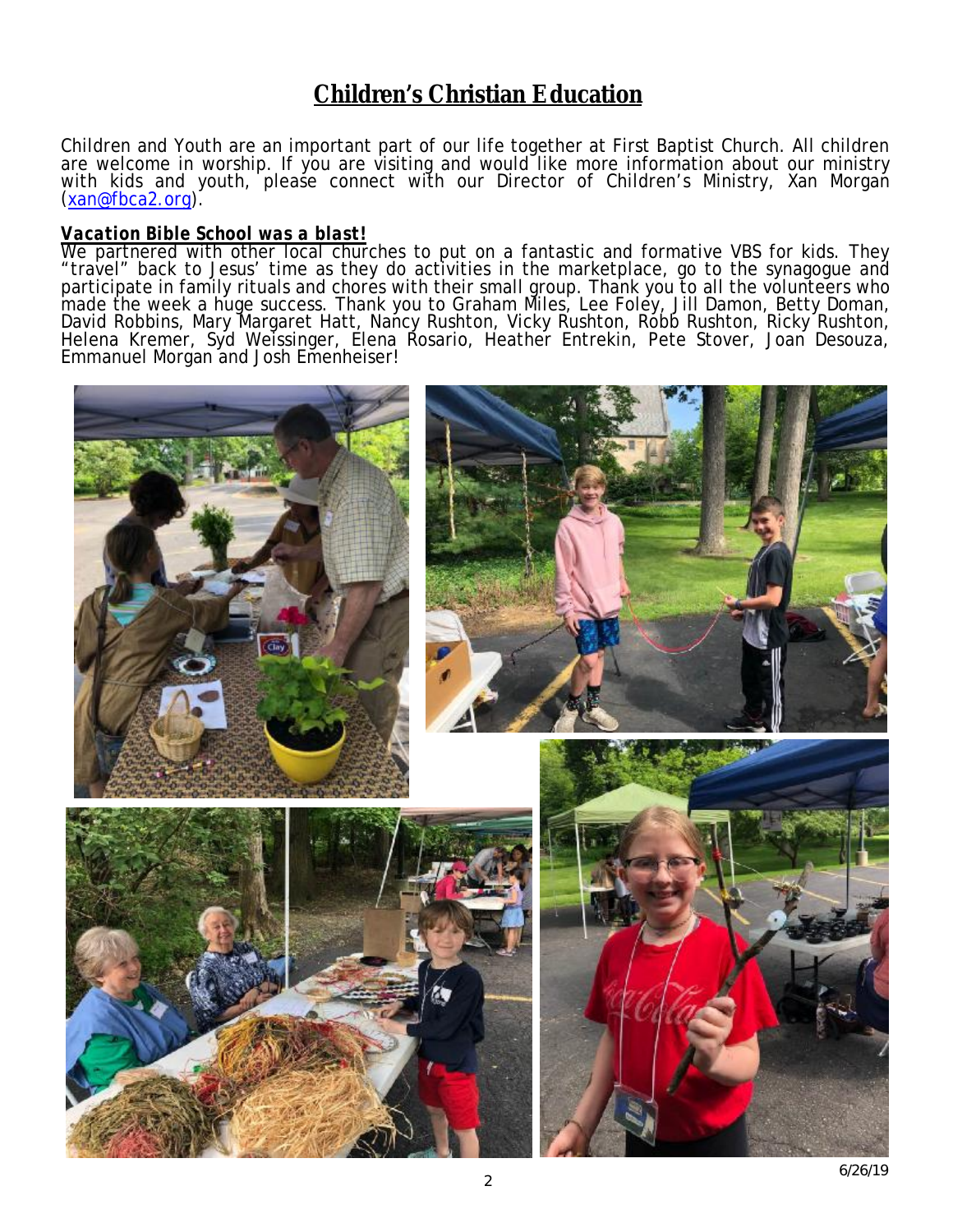

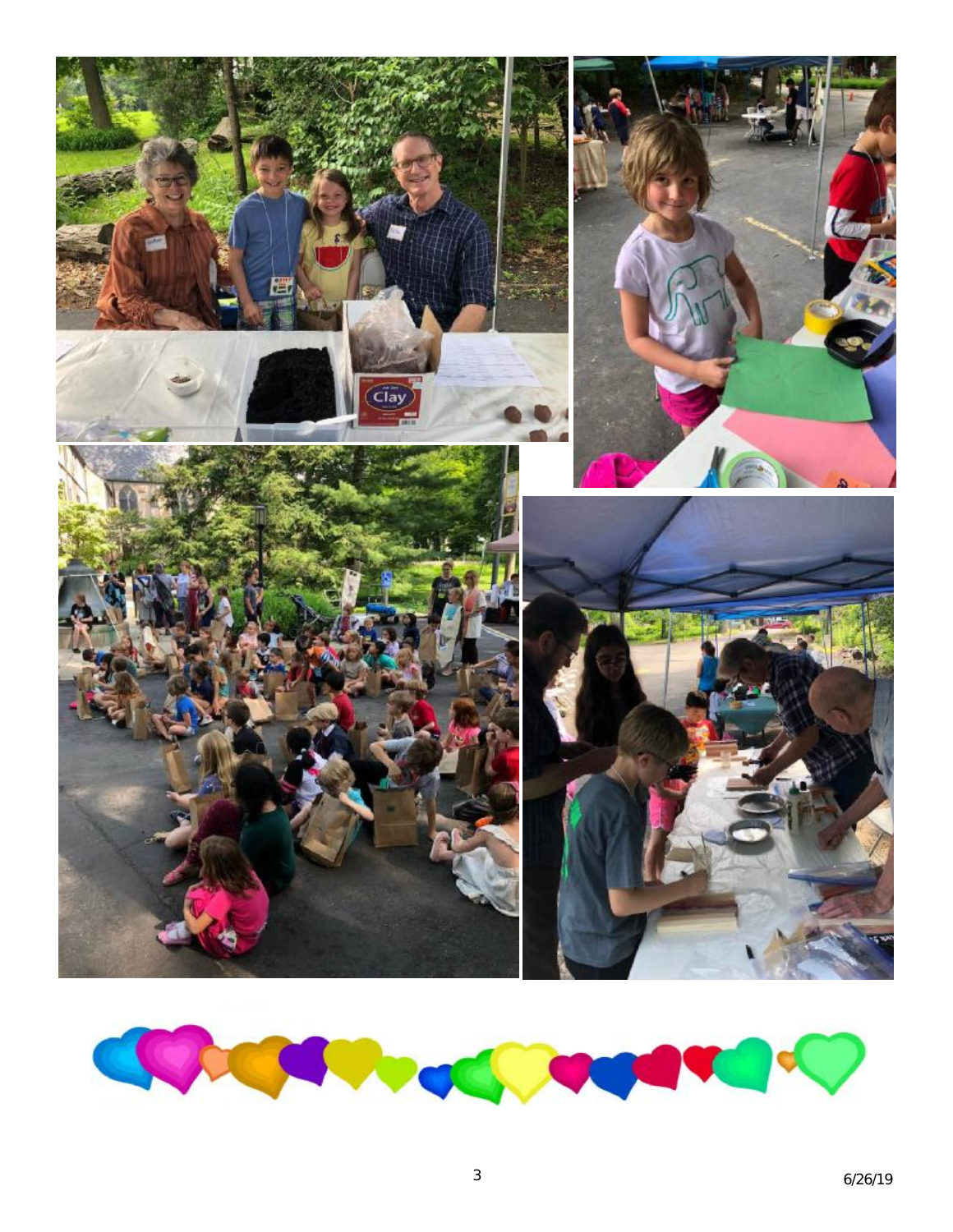

**Greeting:** Please arrive by 9:40 to greet folks and pass out bulletins at the top of the ramp by the Sanctuary door. Your information has been added to SignUp Genius; you will receive an email indicating your assigned Sunday. If you have questions, please contact Sam Laidlaw [\(laidlawsam7@gmail.com](mailto:laidlawsam7@gmail.com)).

**Hosting Fellowship Time:** Please arrive at 9:15 to begin setting up for Fellowship Time. There is a binder with directions in the kitchen. Someone from the Board of Care and Community will be with you if it is your first time. If you have any questions, please contact Sue Ellen Glover [\(gloverse@hotmail.com](mailto:gloverse@hotmail.com)).



#### *Informal Summer Sunday Group: Art and Life*

You are welcome to join a small group Sunday mornings to talk about a book on our pastors' sabbatical reading list: *Artist's Rule: Nurturing Your Creative Soul with Monastic Wisdom.* After Fellowship Time, we are gathering in the lounge across the hall. Bring your coffee, the book, and interest in exploring how creativity and spirituality lead toward abundant life! (And because this group is relaxed and informal, books are optional.) There will also be space for talk about the morning's sermon and other subjects of deep interest.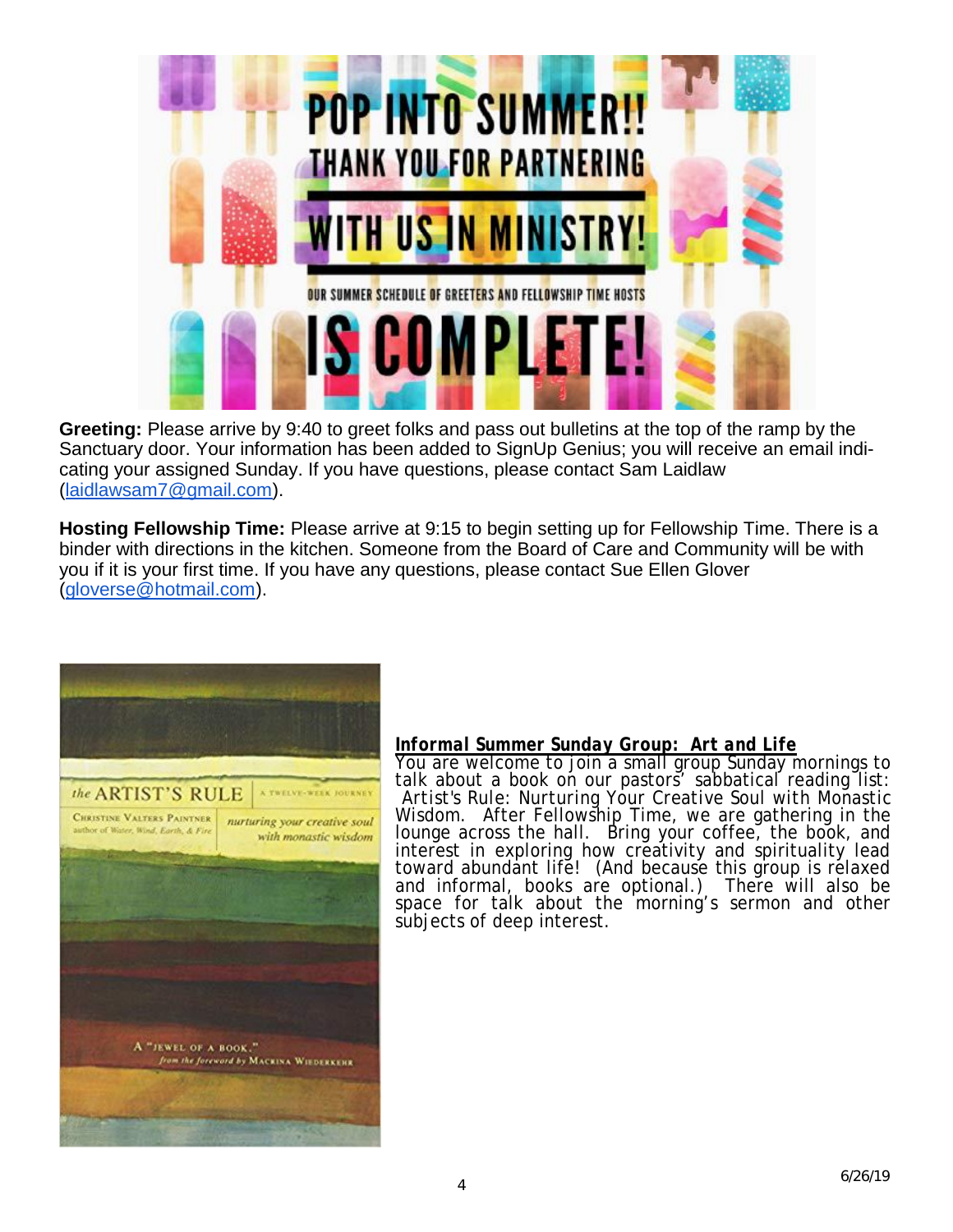# *FBC News & Happenings*

*The AB Women's Ministries Garden Party* will be held in the Lounge on Thursday, June 27, at 1pm. The officers for 2019-2020 will be installed and a collection for the Women and Girl's Fund will be taken up.

*Maria Pierantozzi* wishes to thank everyone for their visits, cards, prayers and calls while she has been in rehab at Saline Evangelical for her broken pelvis. She has felt and been uplifted by the love!

#### *Bethel UCC Ice Cream Social*

One of our Vespers partners, Bethel United Church of Christ, invites everyone to their Ice Cream Social on Thursday, July 11, starting at 4:30pm. They are located at the corner of Bethel Church and Schneider Roads, between Manchester and Saline.

**Our next YOUTH GROUP MOVIE NIGHT is July 26!** Please mark your calendars for Friday, July 26th from 7:00-10:30 pm. Join us for this fun night of pizza, a movie and hanging out. Please let Xan Morgan ([xan@fbca2.org\)](mailto:xan@fbca2.org) know if your teen is able to attend.

#### *ABWM Honor for Carolyn Grapentine*

Carolyn Grapentine was awarded the "Woman of the Year" by the AB Women's Ministries of Michigan. They received the highest number of testimonials ever received for one individual, highlighting all of the work and energy that Carolyn puts in to demonstrate God's love in this world. Congratulations!

#### **Habitat for Humanity – Good News Houses 2019**

Dates have been set for our Saturday workday with Habitat for Humanity. The congregational work date is set for Saturday August 3, starting at 8:30 AM and ending at 3:00PM. Those members with flexible weekday schedules check with Good News House website or the Huron Valley H4H website to schedule a time to volunteer. The Good News House for 2019 is to be a renovation of a 1950's ranch house in Ypsilanti. The house is at 2716 Woodruff Lane. We will also need lunches on this date.

First Baptist supports H4H through Mission Action contributions and you can personally support with financial contributions made to FBC with Good News House on the memo line. Please contact Scott Diels at 734-649-2787(Cell) or [hscottdiels@att.net](mailto:hscottdiels@att.net) if you are able to participate.

Good News House [www.goodnewshouse.org](http://www.goodnewshouse.org) Huron Valley Habitat for Humanity [www.huronvalley@h4h.org](http://www.huronvalley@h4h.org)

#### *Last Chance to sign up for the July 13, 14 Shared Suppers*

The Board of Care and Community is sponsoring an opportunity for our FBC Family to gather and get to know one another better. What better way to do that than around a family table? We gather in smallish groups (6-8ish) in homes for Shared Suppers. They are pot luck style and happen on the 2nd Saturday and Sunday, every other month, i.e. January, March etc. (The groups will be different every time so folks can interact with those they may not know so well. If you haven't already signed up and are interested in being on the list of participants, sign up at the Information Counter or contact Mary Davis ([madrad@umich.edu\)](mailto:madrad@umich.edu). Being on the list only indicates interest, not a commitment to come. You will be contacted for availability about two weeks before each supper. Of course everyone won't be able to come every time. Children/youth are welcome to participate. Shared transportation can also be arranged.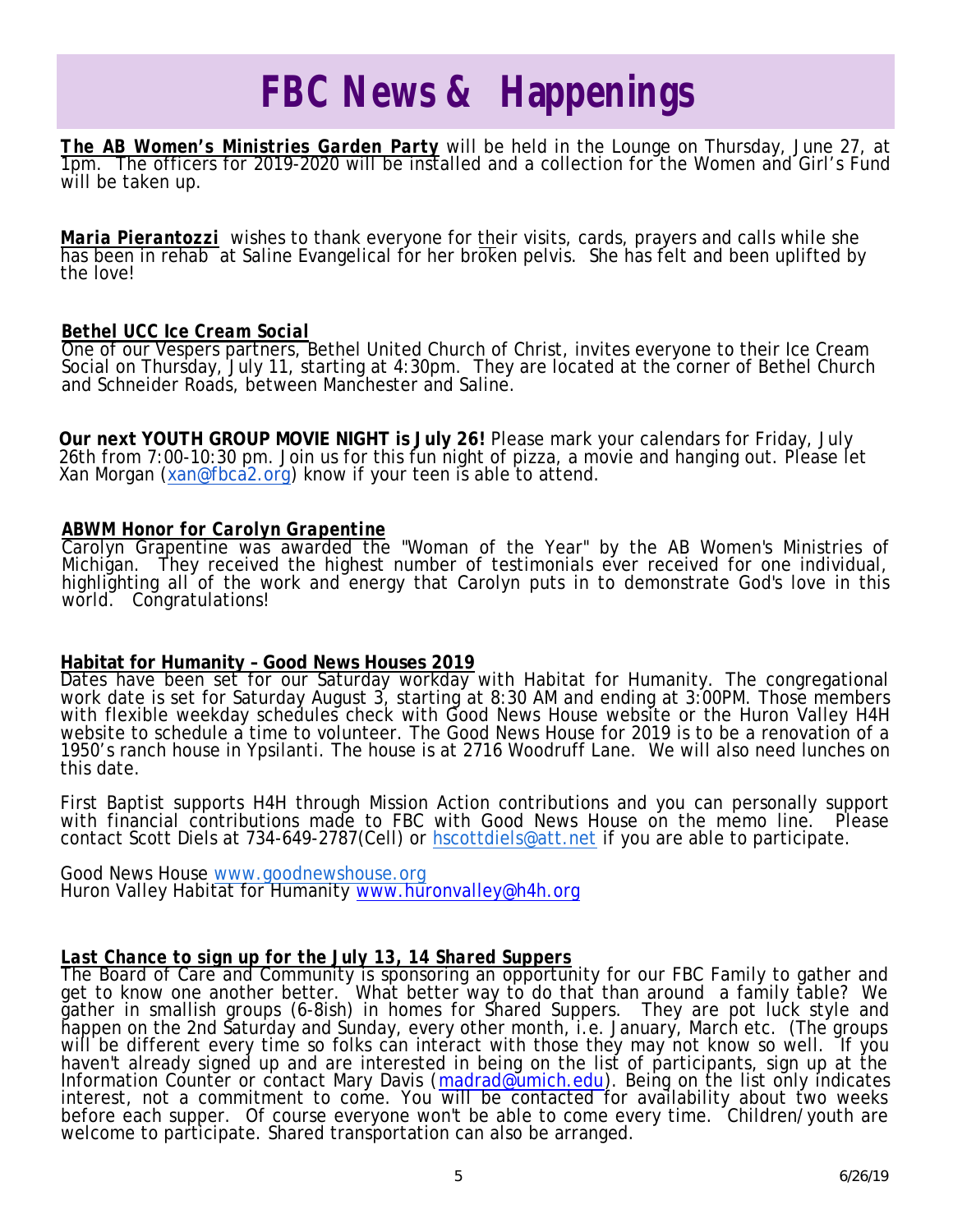#### *We are deeply saddened to report the passing of Bill McKeachie*

Dexter Professor Doctor Wilbert (Bill) James McKeachie passed away peacefully in the company of loved ones on June 12th, 2019. He was 97 years old. Dr. McKeachie was an exceptional human being who led a long, rich, and joyful life. He married his college sweetheart, Virginia (Ginny) Mack, with whom he enjoyed 74 loving years of marriage. They raised two daughters and were blessed with a granddaughter as well as a great-granddaughter. He was a devoted family man, a skilled pianist who was passionate about music, a lover of card games, and a legendary fastpitch softball pitcher. The game of softball was more than a hobby for Dr. McKeachie. He played on intramural, church, and city leagues, and softball was an essential activity at family gatherings. McKeachie said his most memorable year was 1976, when he pitched three no-hitters and served as president of the American Psychological Association.



Religious faith was an essential component of Dr McKeachie's life. He and Ginny were active members of the first Baptist Church of Ann Arbor for over 70 years. They enjoyed singing together in the choir, playing handbells, and he served on many boards.

Born in Clarkston, Michigan in 1921, Bill graduated first from Holly High School, then Michigan Normal College (now EMU) in 1942. In 1945, following service in World War II as a radar and communications officer on a destroyer in the Pacific, he enrolled in graduate school at the University of Michigan to study psychology. After completion of his doctorate in 1949, McKeachie continued with the University of Michigan as a professor and researcher in the fields of psychology and education. Dr. McKeachie remained with the University of Michigan until his retirement in 1992. During his tenure, he served 10 years as Chair of the Department of Psychology, authored numerous books, monographs, chapters, and articles. Dr. McKeachie is best Known professionally for his influential and beloved book, McKeachie's Teaching Tips: Strategies, Research, and Theory for College and University Teachers, now in its 14th edition, which has helped college educators world-wide to become better teachers. In monumental service to his profession, he held numerous leadership roles including the presidency of the American Psychological Association, the Society for the Teaching of Psychology, and the American Association of Higher Education. His illustrious career was recognized by numerous prestigious awards, and 8 honorary degrees.

Dr. McKeachie was a truly great man who left nothing in this life undone. He will always be treasured for his thoughtfulness, generosity, and for the many lives he touched with kindness the world over. He was predeceased by his wife Virginia (Mack) McKeachie, daughter Karen McKeachie and sister Joyce (McKeachie) Doerner. Dr. McKeachie is survived by daughter Linda Dicks (Larry) of Dexter, granddaughter Erica Wallace of Dexter, great-granddaughter Addy Carter of Flat Rock, brothers Mel McKeachie of Wooster, Ohio and Duane McKeachie of Flint, sister-in-law Mildred (Millie) Danielson of Ann Arbor, son-in-law Lew Kidder of Ann Arbor, and numerous nephews, nieces and cousins.

A Memorial Service will be held Saturday, July 13, 2019 at First Baptist Church of Ann Arbor at 1pm. In lieu of flowers, donations may be made to Border to Border Trail or First Baptist Church of Ann Arbor.

*The Board of Care and Community* and your congregation want to be available to help in life's difficulties and transitions, but we can only do that if we know your are experiencing them. We can offer visits, help with food, transportation and possibly other needs. If you or your family lets the church office know, we will contact you by your preferred method to see how we can help.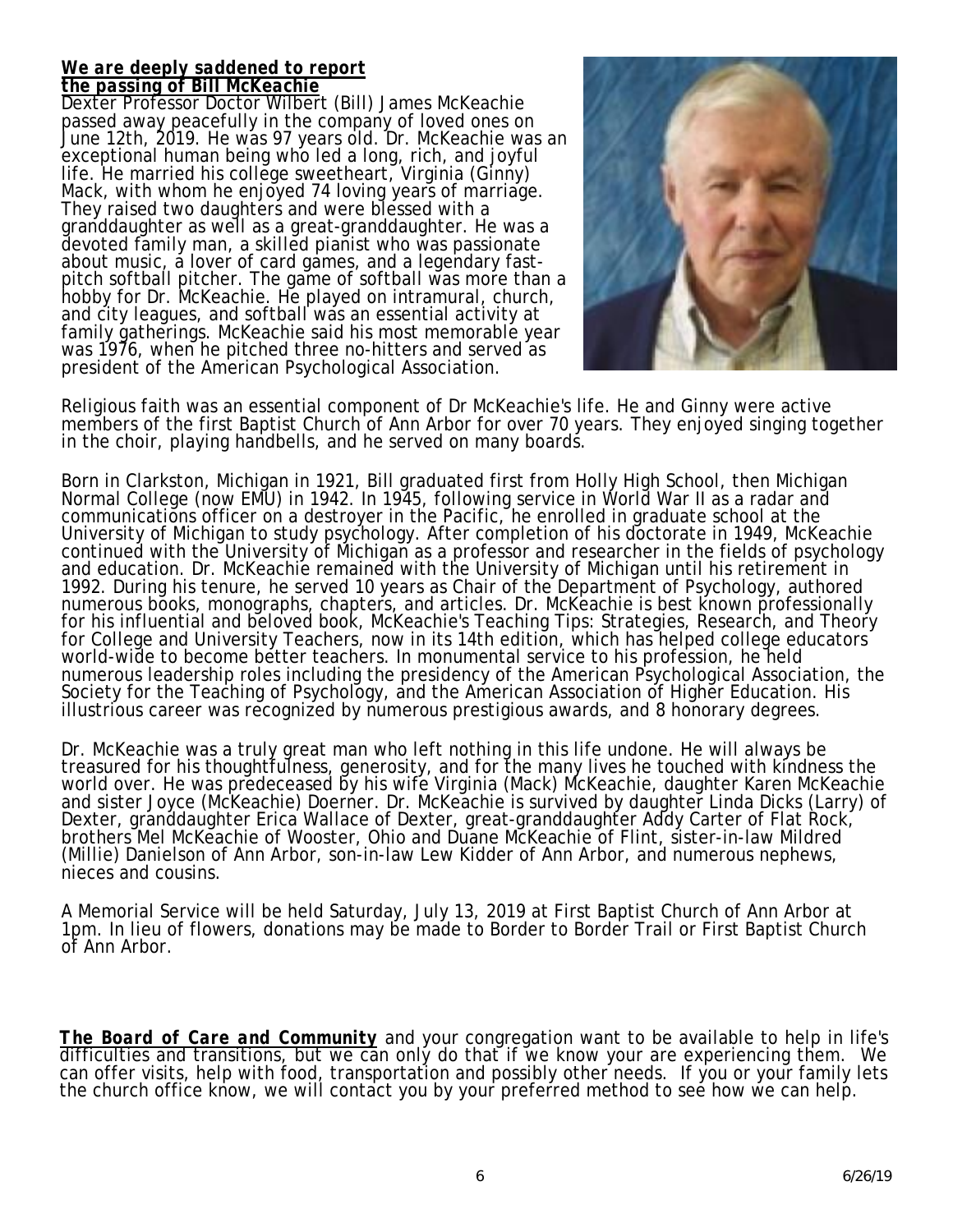#### *Hope Clinic Summer Food Drive*

**FIRST BREAKFAST, NOW LUNCH!** We have had an overwhelming response to our first month of a threemonth food drive for Hope Clinic (<https://thehopeclinic.org/> serviceslink). In June, we collected 220 breakfast foods, more than twice what we anticipated! THANK YOU!

Now we begin JULY – **LUNCH MONTH**! All July we will be collecting lunch foods for families who struggle to put food on the table, especially those with children. Let's meet or surpass our June record. The food pantry needs:

- ◊ Canned meat tuna and chicken
- ◊ Peanut butter and other nut and seed butters
- ◊ Jelly and jam
- ◊ Spices and spice blends (low
- ◊ sodium)
- ◊ Mustard, ketchup, mayo
- ◊ Salad dressings
- ◊ Dried fruits prunes, raisins, apricots

For Amazon shoppers, here is a link to the Hope Clinic Wish List.

<https://www.amazon.com/registry/> wishlist/IJNWC729PCQC/ f=cm\_sw\_r\_cp\_ep\_ws\_.qwIBbPHX5TGR

Note: Hope Clinic does not need the "commercial" size cans or containers of food, but can use all other sizes.

As usual, you may leave donations at the table near the Washington Street entrance on Sunday or during the week at Kat's desk in the office.

If you are wondering why a *summer* food drive, it's because donations typically decrease between June and September when food pressures increase for families with children who are out of school. At Hope Clinic, summer donations are especially helpful.

Thank you, generous First Baptist Church.



Hope Clinic Anchor Team (Heather Entrekin, Nancy Paul, Linda Turner, and Kathleen Ford, *not pictured*) and cereal ready to be delivered.

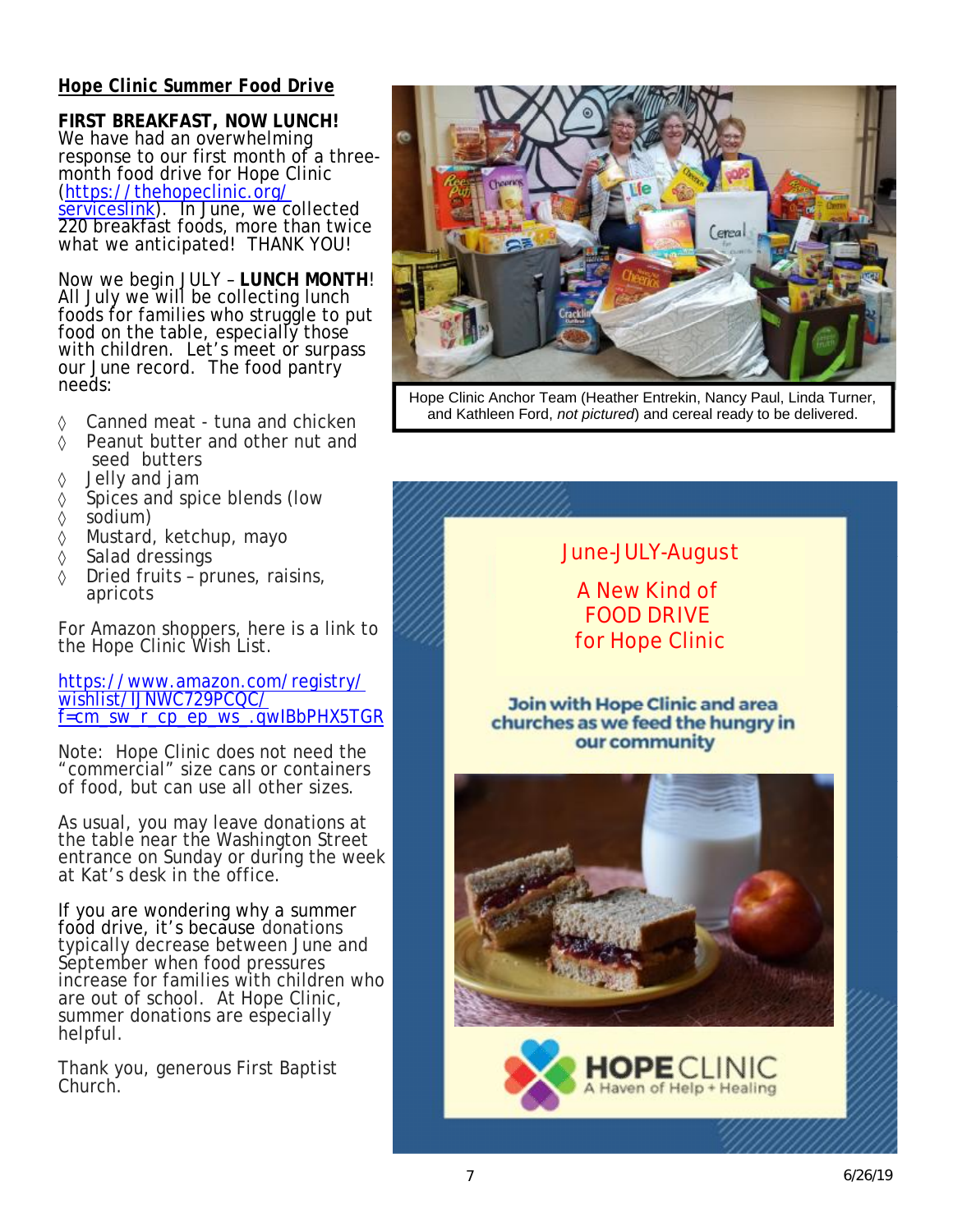# July 2019

| Sun                                                                                                   | Mon | Tue                            | Wed                               | Thu                                                                                 | Fri                              | Sat                              |
|-------------------------------------------------------------------------------------------------------|-----|--------------------------------|-----------------------------------|-------------------------------------------------------------------------------------|----------------------------------|----------------------------------|
|                                                                                                       | 1   | $\overline{2}$<br>5:30 Vespers | $\mathsf 3$                       | $\overline{4}$<br>Independence<br>Day<br>Church Office &<br><b>Buildings Closed</b> | 5                                | $\boldsymbol{6}$                 |
| $\overline{7}$<br>10:00 Worship<br>11:30 Art & Life<br>11:30 Hope<br>Clinic Team                      | 8   | 9<br>5:30 Vespers              | 10                                | 11                                                                                  | 12                               | 13<br>1:00 McKeachie<br>Memorial |
| 14<br>10:00 Worship<br>11:00 Lemonade<br>on the Lawn<br>11:30 Art & Life<br>11:30 Care &<br>Community | 15  | 16<br>5:30 Vespers             | 17                                | 18                                                                                  | 19<br><b>Ann Arbor Art Fairs</b> | 20                               |
|                                                                                                       |     |                                |                                   |                                                                                     |                                  |                                  |
| 21<br>10:00 Worship<br>11:30 Art & Life<br><b>Art Fairs</b>                                           | 22  | 23<br>5:30 Vespers             | 24<br>5:30 Christian<br>Education | 25                                                                                  | 26<br>7:00 Youth<br>Movie        | 27                               |
| 28<br>10:00 Worship<br>11:00 Lemonade<br>on the Lawn<br>11:30 Art & Life                              | 29  | 30<br>5:30 Vespers             | 31                                |                                                                                     |                                  |                                  |